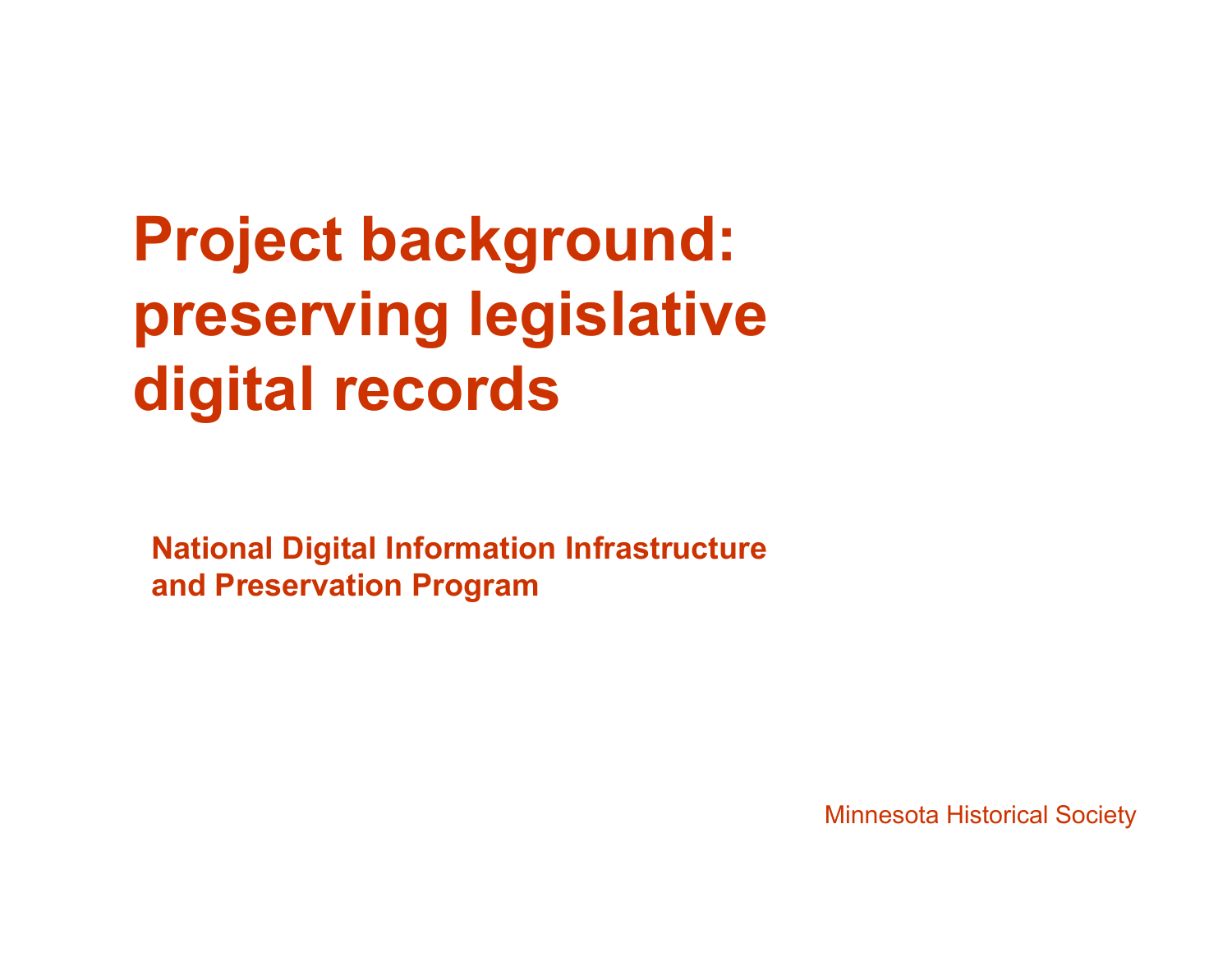## **Today**

- Informal
- Review of the issues
- Update on progress and products
- •• Discussion of next steps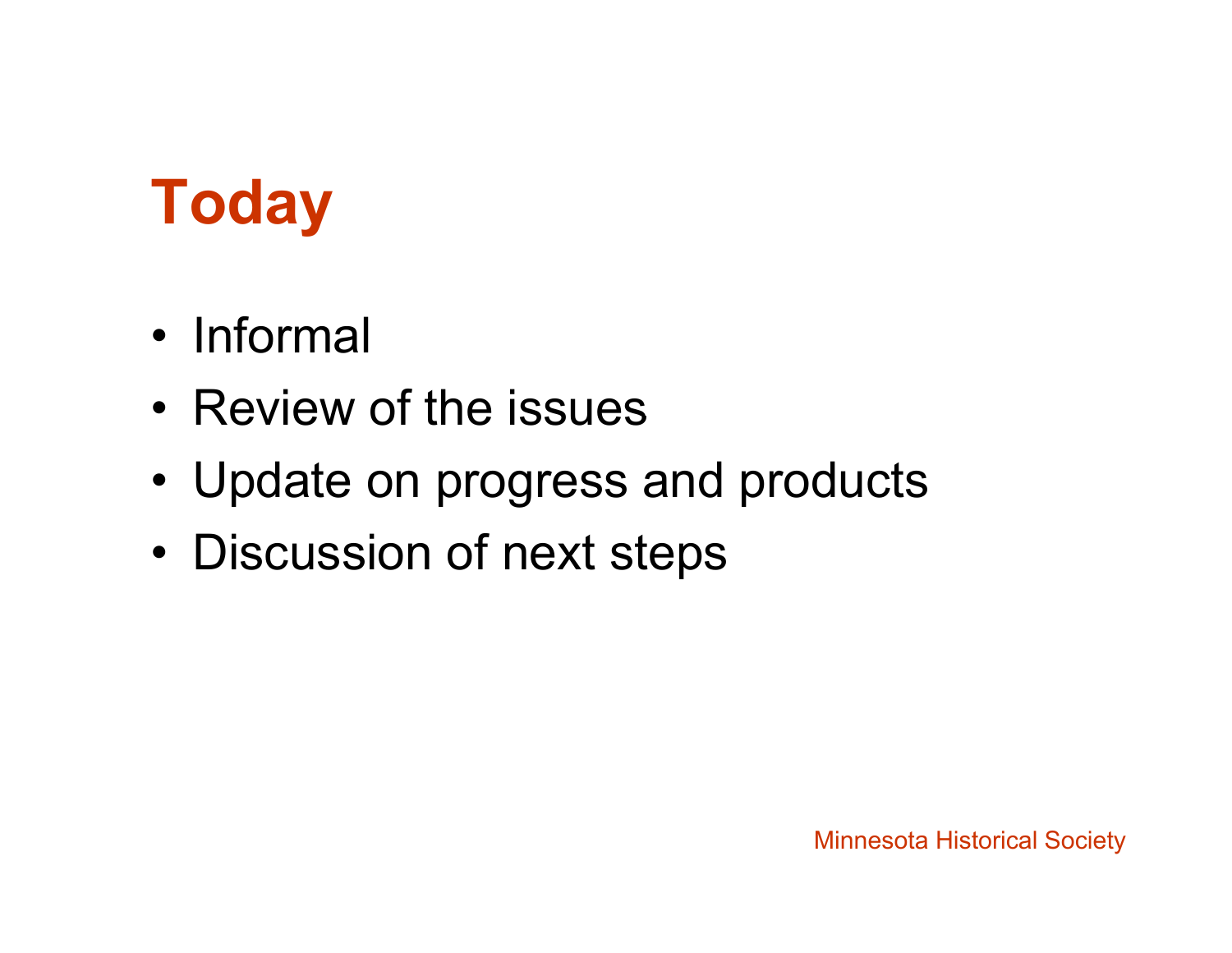## **Background: MHS**

- ER projects: TIS, ERM, DHS
- XML research
- E-government research
- PAT project
- Collaborations: legislative tapes, records retention schedules, government publications
- Adoption of XML based bill drafting system
- E-legislature project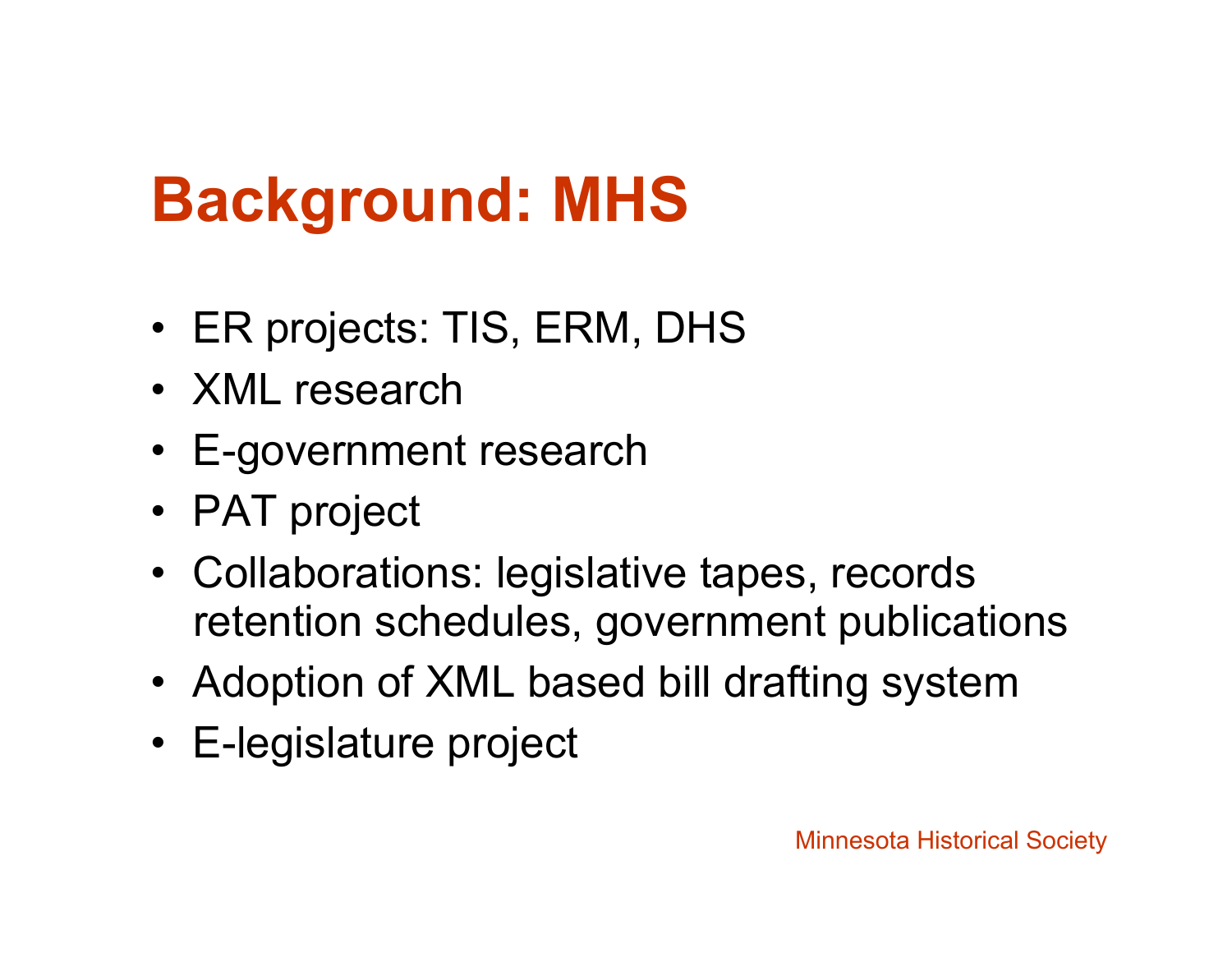# **Assumptions and conclusions**

- Collaboration
- Standards
- •National cyberinfrastructure
- • Rigorous appraisal and ROI: use value of electronic records
- •Cultural and institutional change
- •**Sustainability**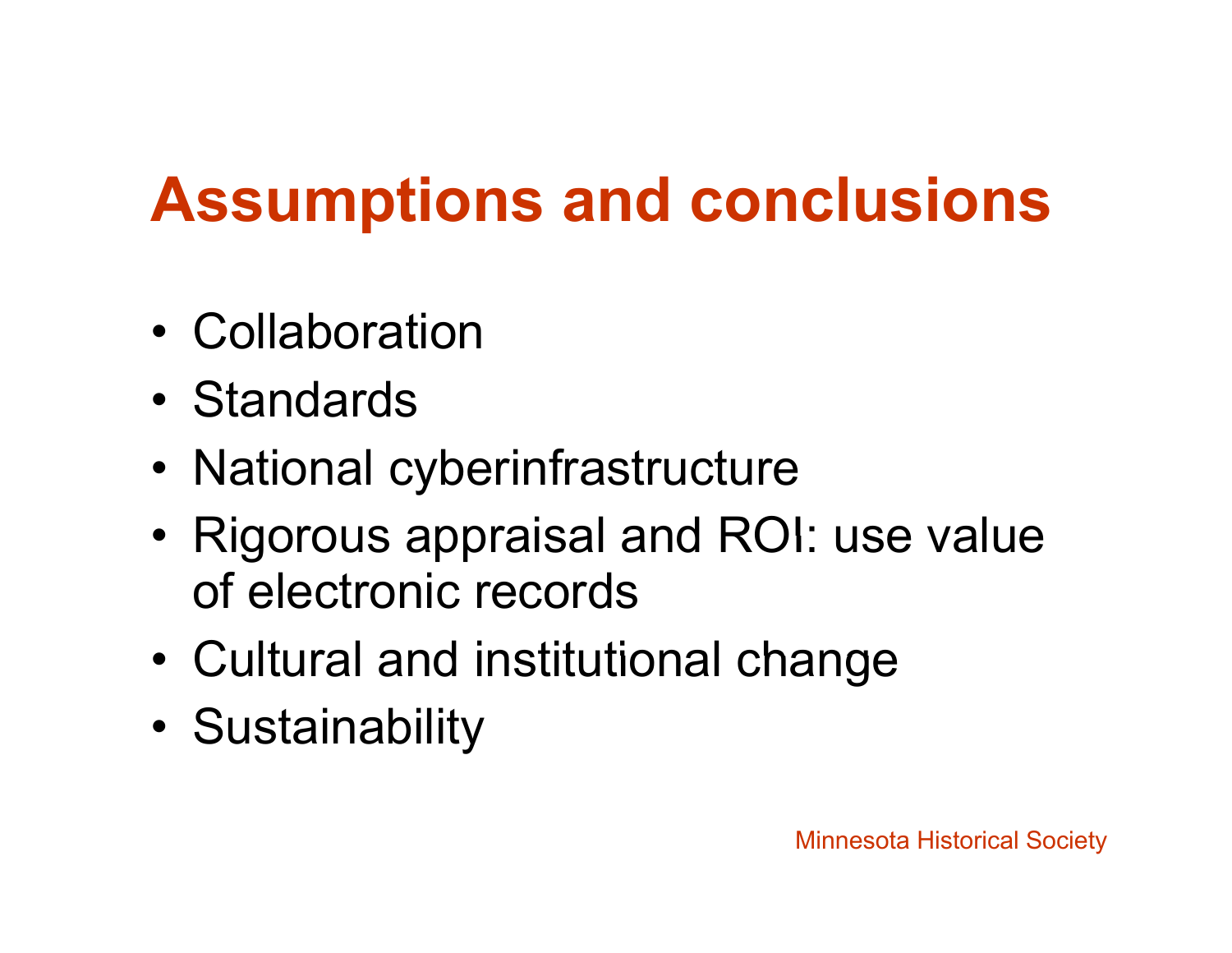# **NDIIPP program**

- • National Digital Information Infrastructure and Preservation Program
- •Library of Congress
- •• Series of programs
- •State studies, states initiatives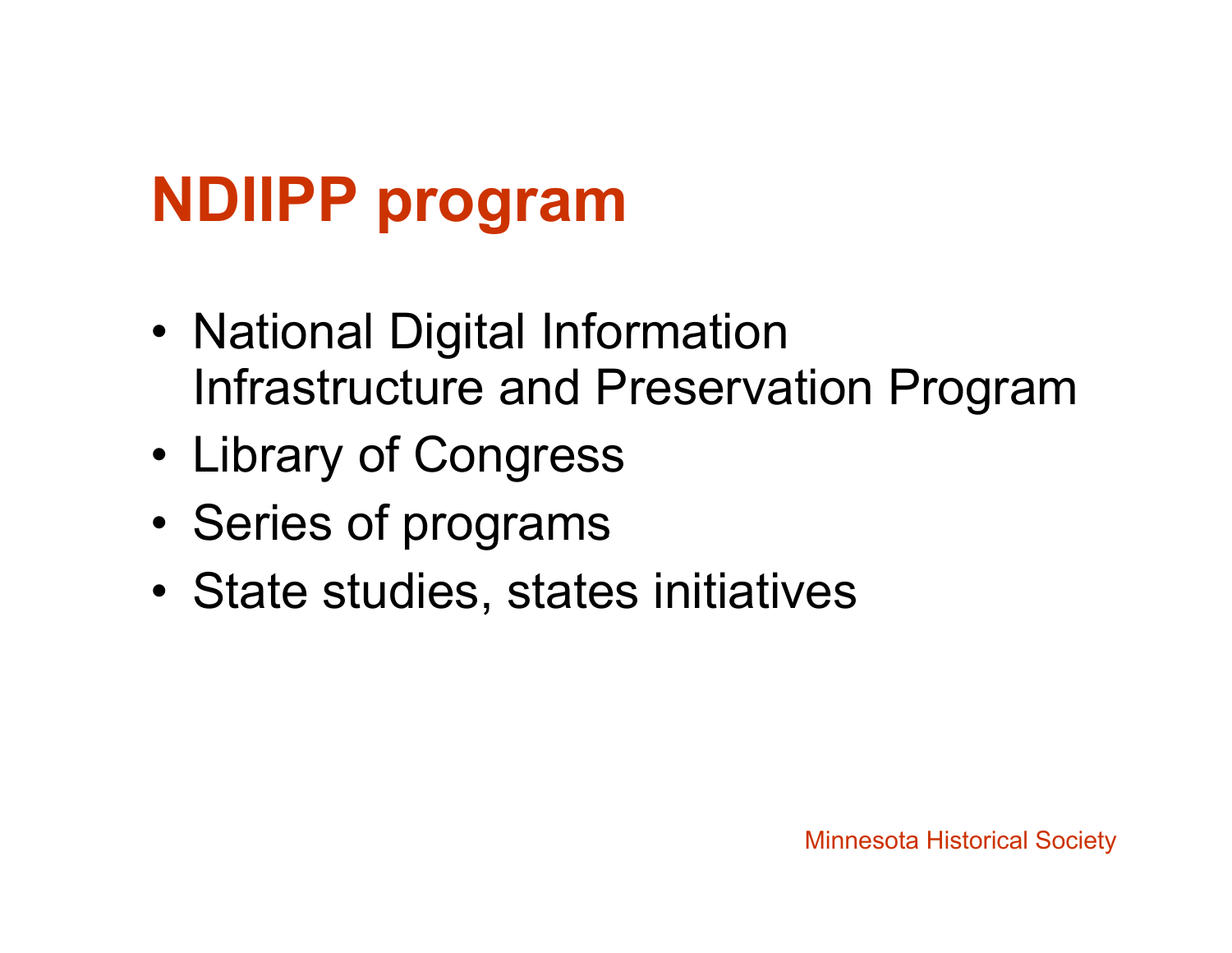### **Four state grants**

- •Arizona: LOCKSS implementation
- Minnesota: legislative records
- North Carolina: GIS
- Washington: digital archives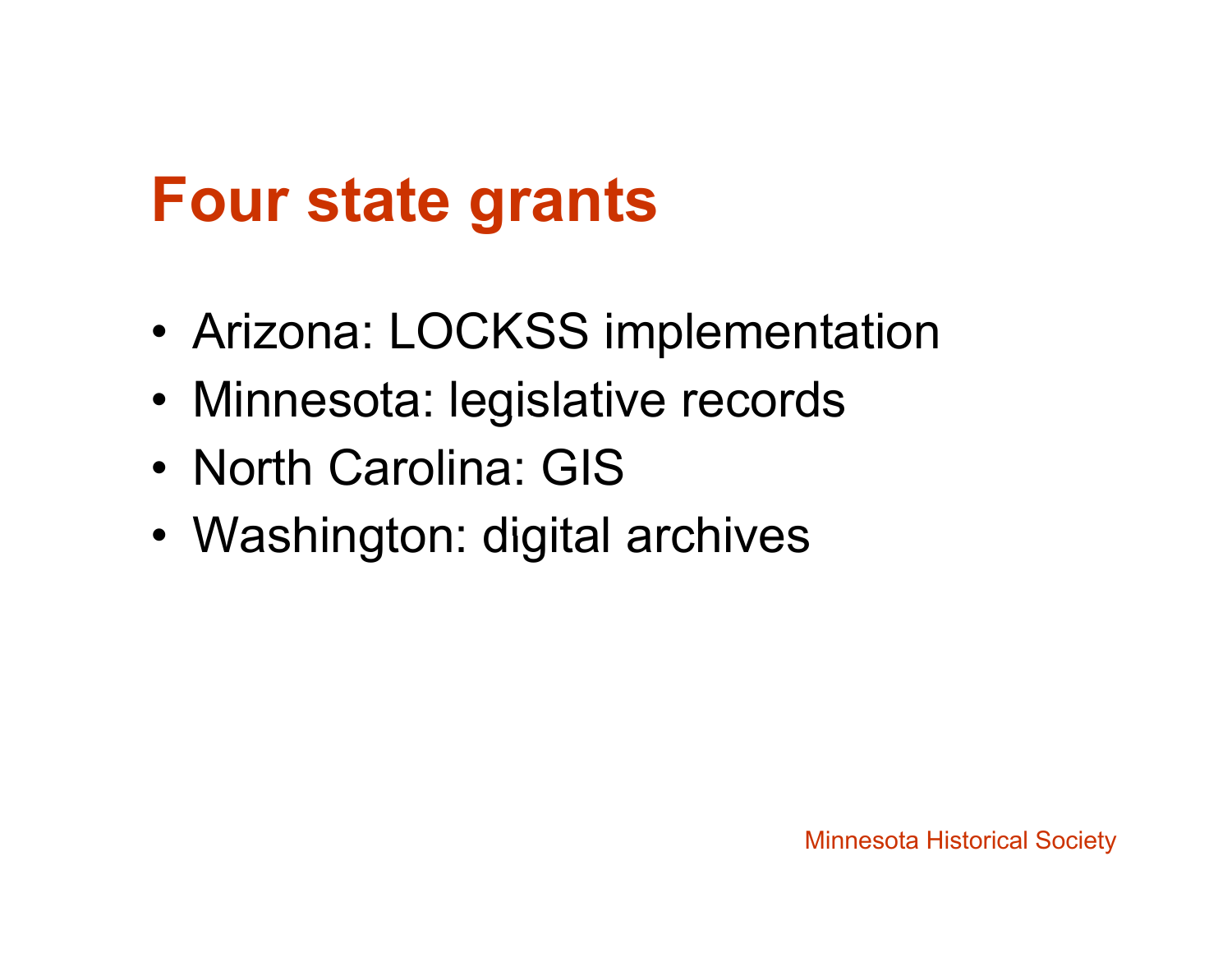#### **Preservation issues**

- •• COOP, disaster recovery
- • Legal framework – records laws, litigation, discovery
- Increased public attention and expectations
- • Complexity of systems – email, RMA, web, web 2.0
- Costs
- Lack of a good model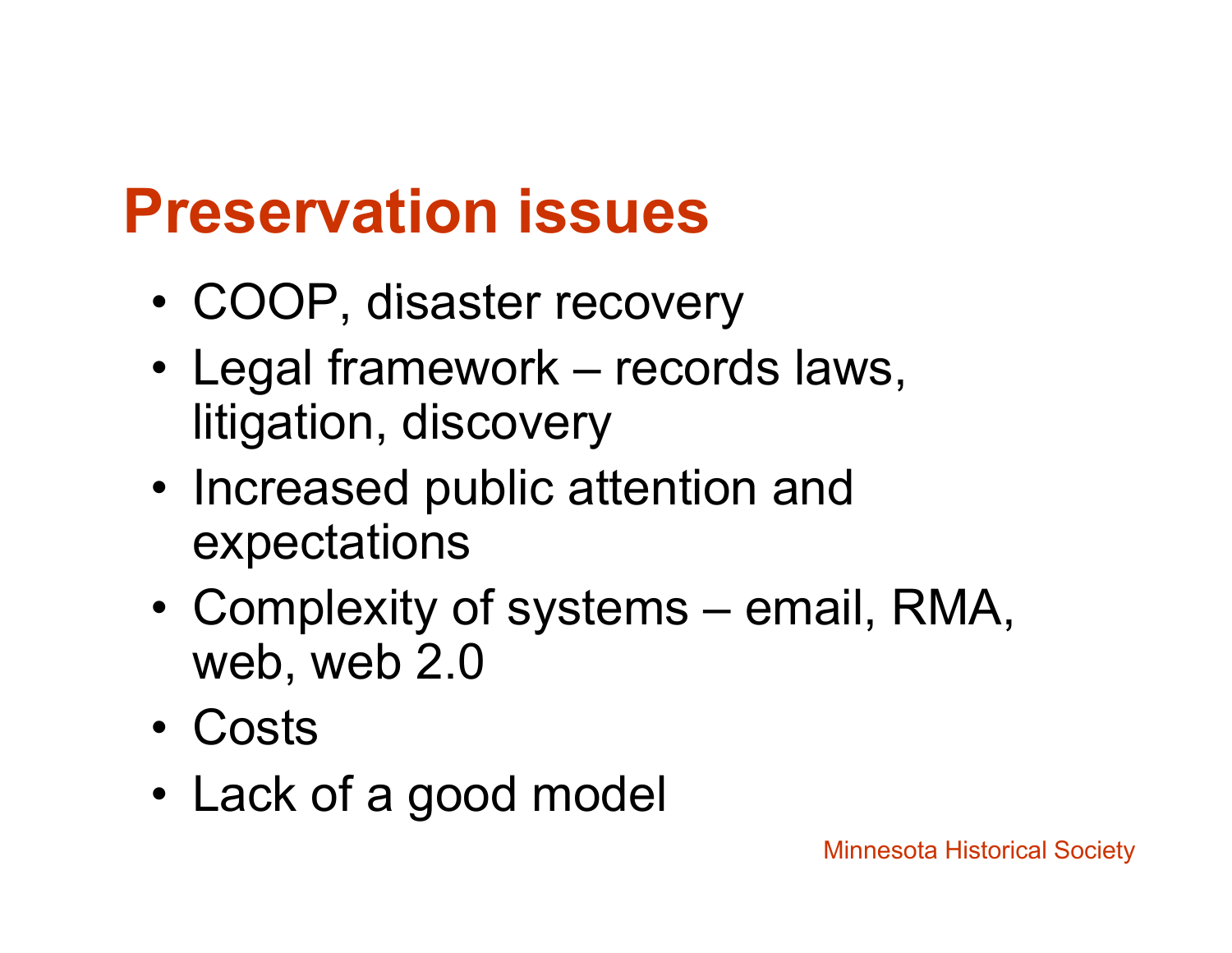#### **Familiar challenges challenges**

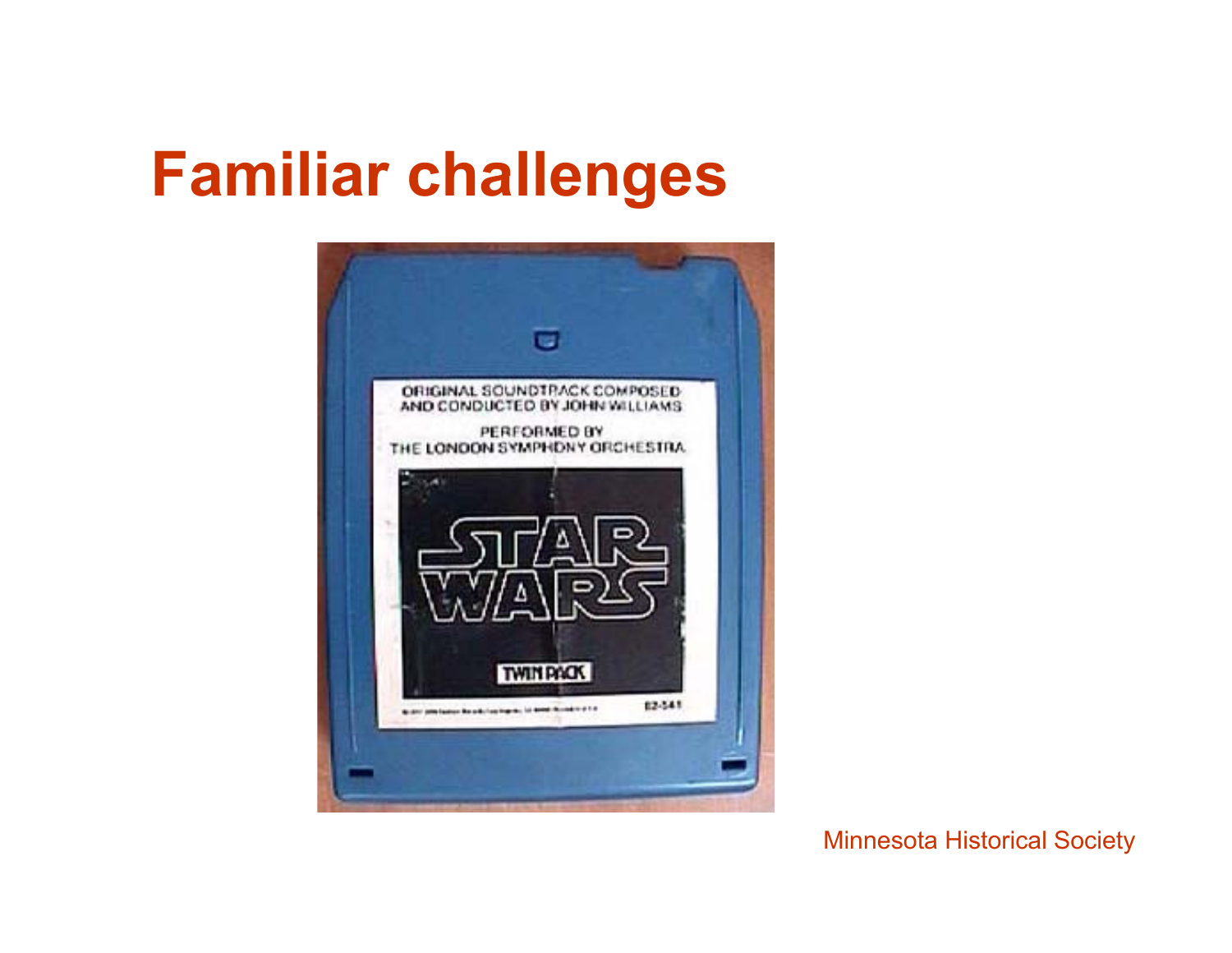# **Solution: ongoing process**

- Standards
- Migration
- Conversion
- Innovation
- Collaboration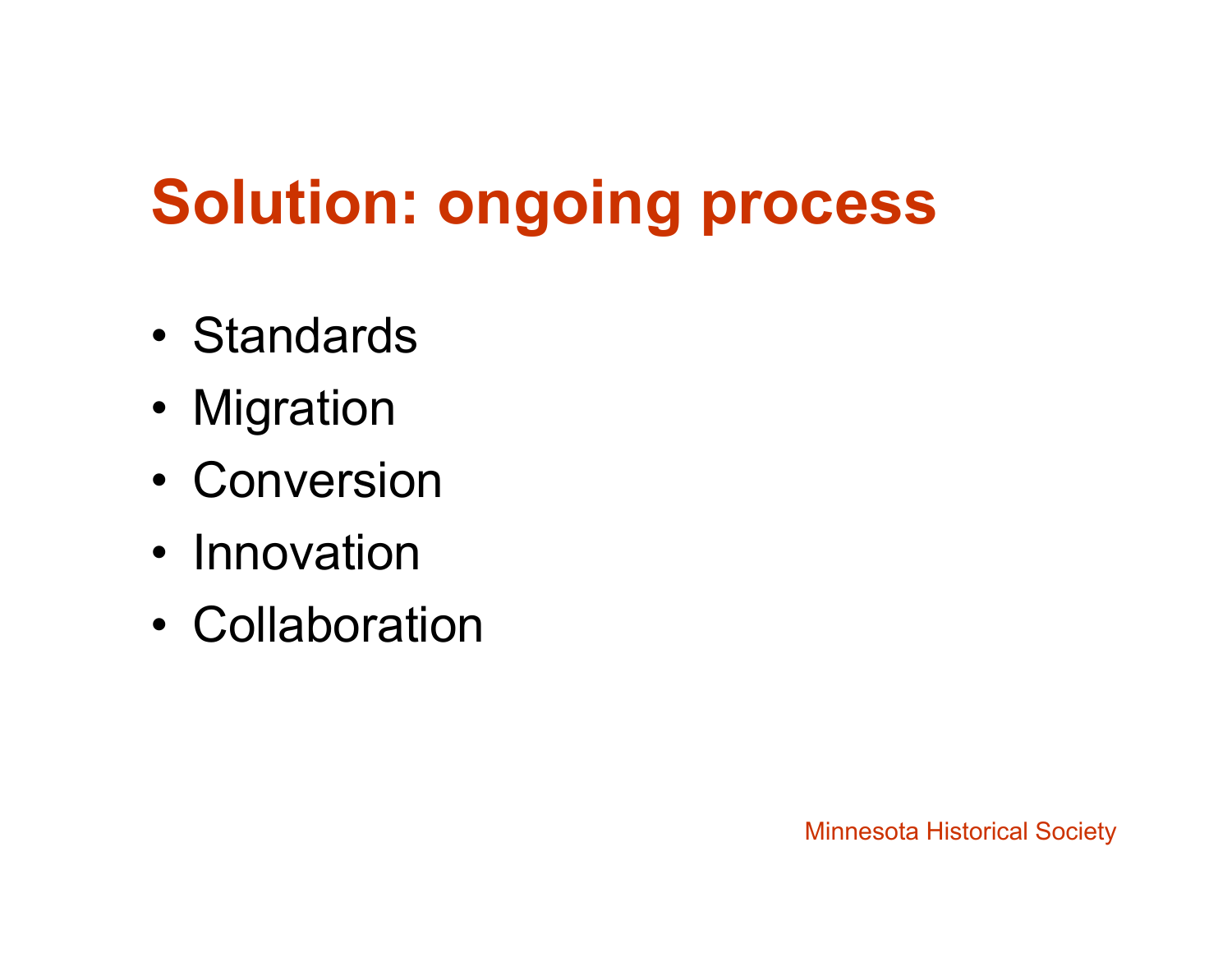# **Policy framework**

- Document decision and transactions
- •• Accountability, transparency, FOI
- Privacy
- Re-engineering government
- Costs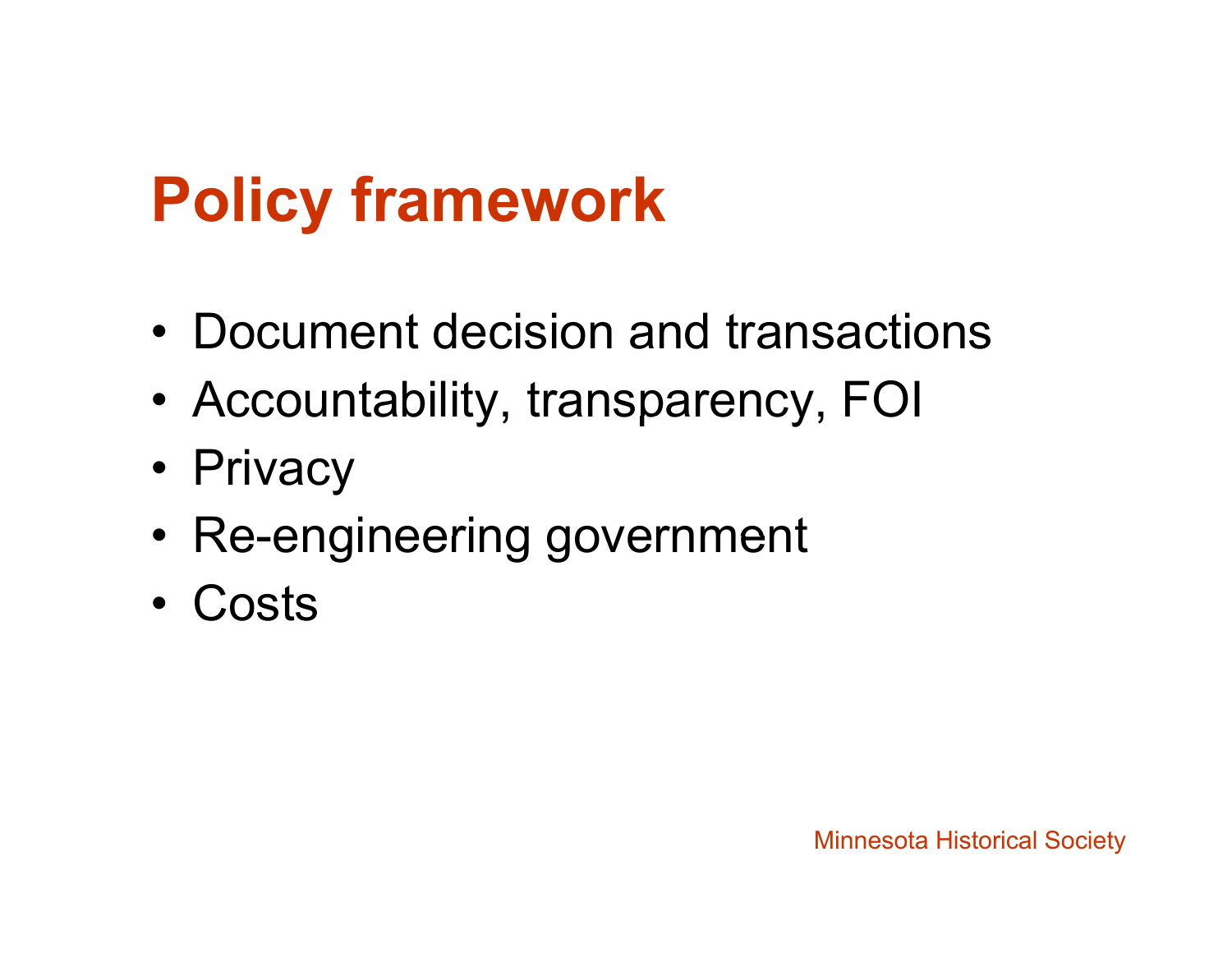#### **Legal framework**

"The current law is just completely unhelpful. The Legislature has to get to this. ... it'll be messy and quite ungratifying, but it has to be done.''

#### *Minneapolis Star-Tribune* 13 July 2008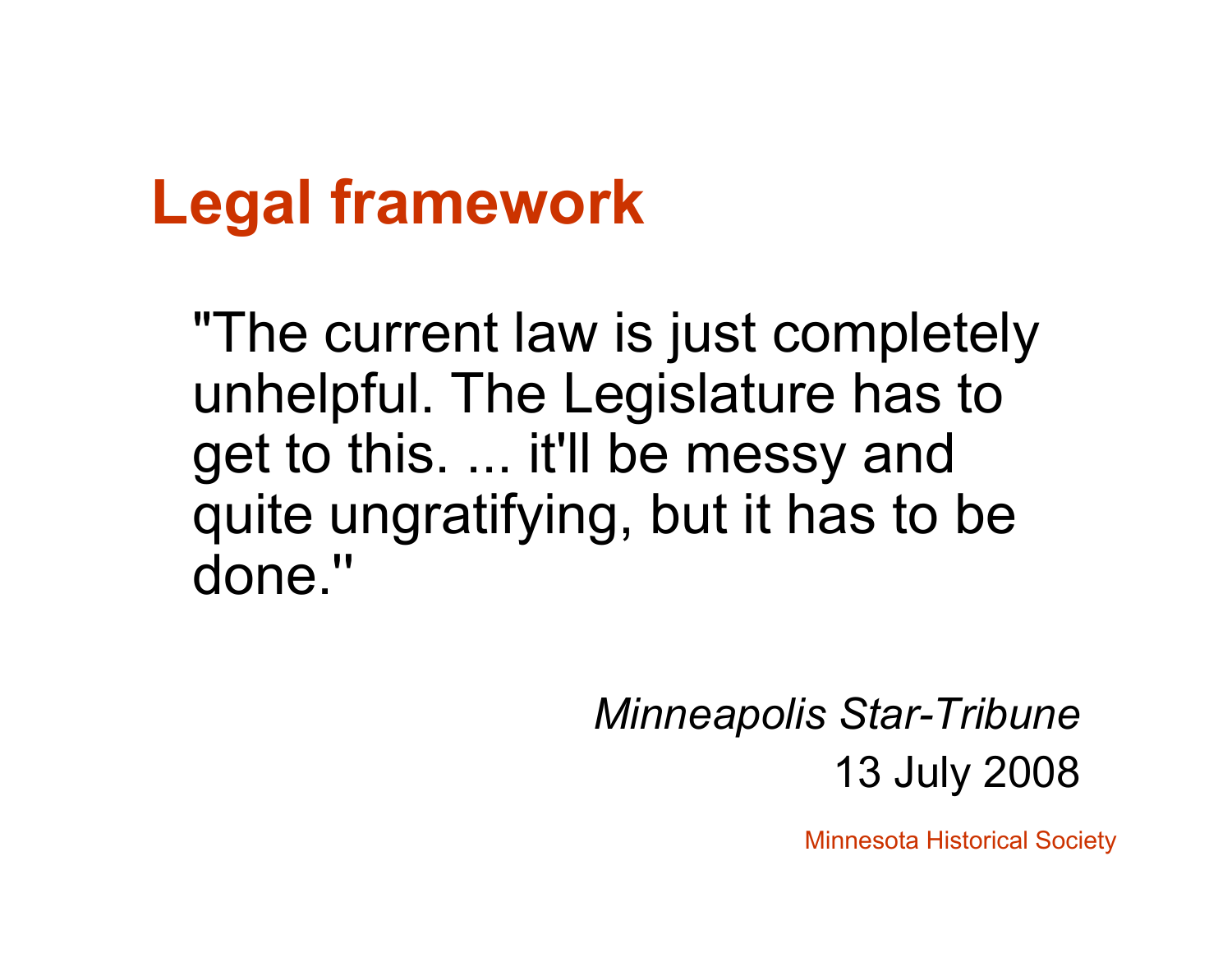## **Sustainability: business case**

- Appropriate solutions
- Integration into routines
- Priorities appraisal, scope
- Cost control
- Use value
- Collaboration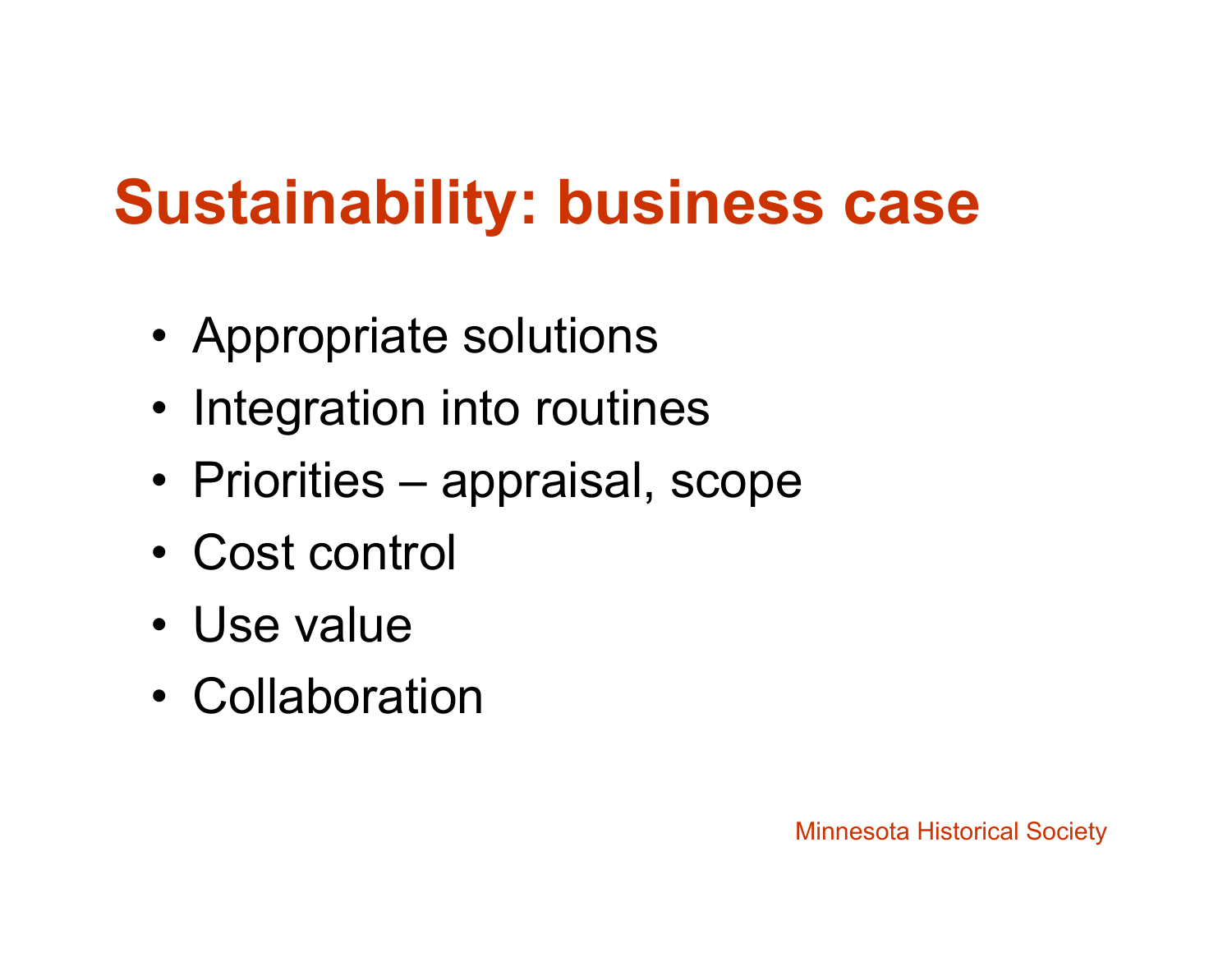#### **Archivists' role**

- •Add value, define niche
- Facilitate use
- Context
- $\cdot$  Web 2.0
- Long term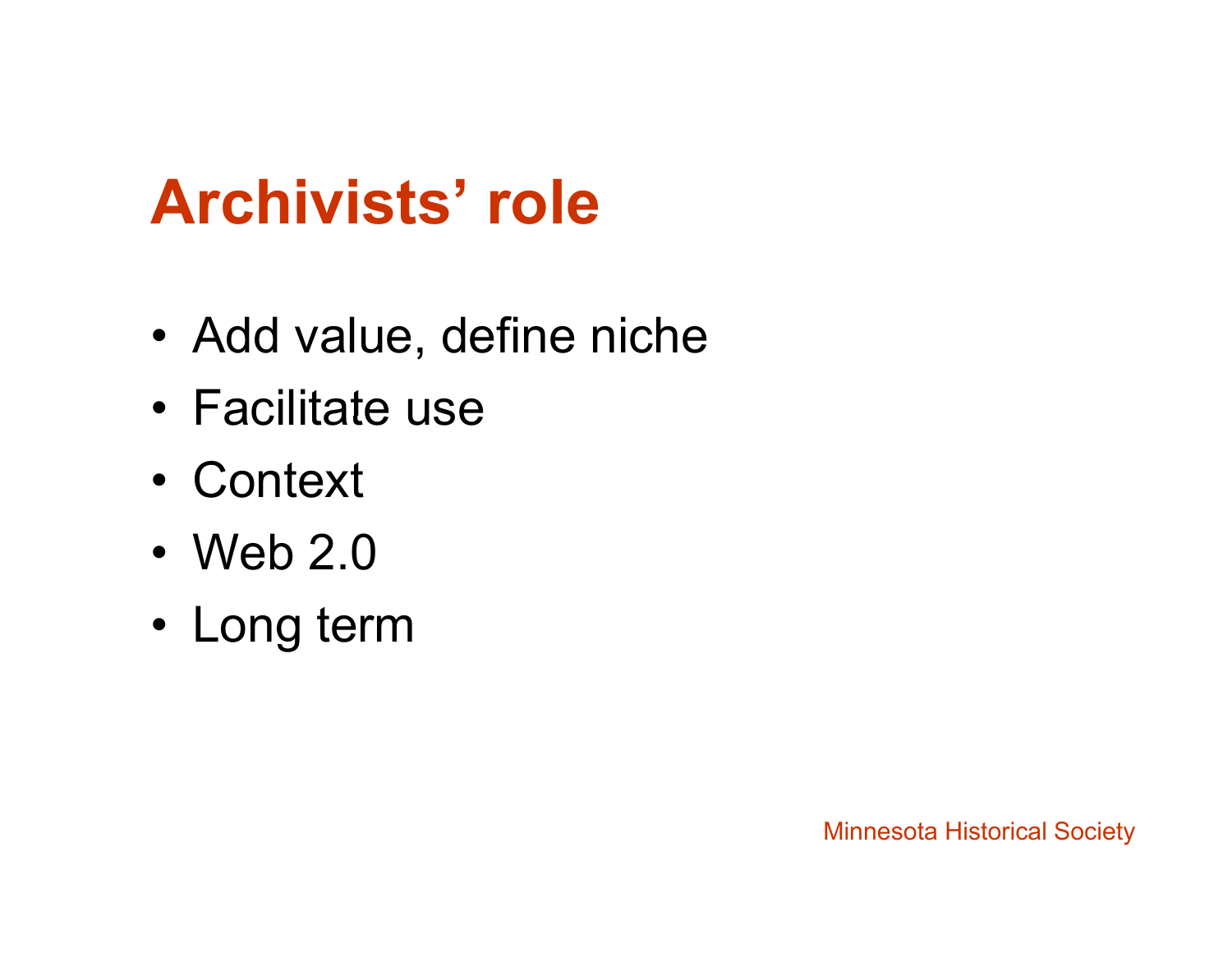### **Conceptual framework**

- Access
- Data consultancies
- Guidelines and standards
- •• Outreach, education, promotion
- Collaboration
- Larger context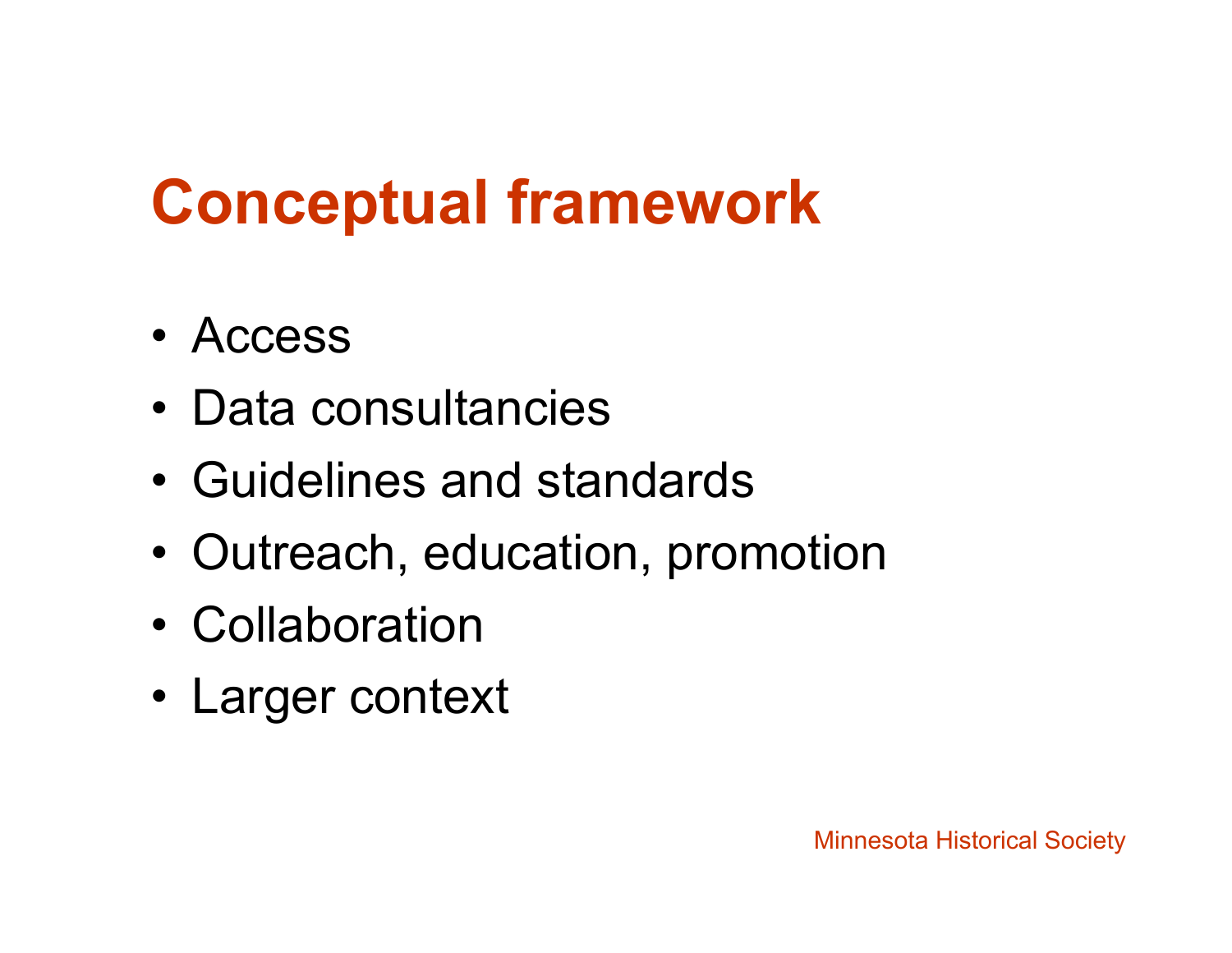### **Project outcomes**

- Capture, preserve and provide access to "atrisk" digital content from state legislatures
- Test the model in MN
- Determine capacity of other states to adapt the model
- Promote the results through education and outreach
- Connect to national cyberinfrastructure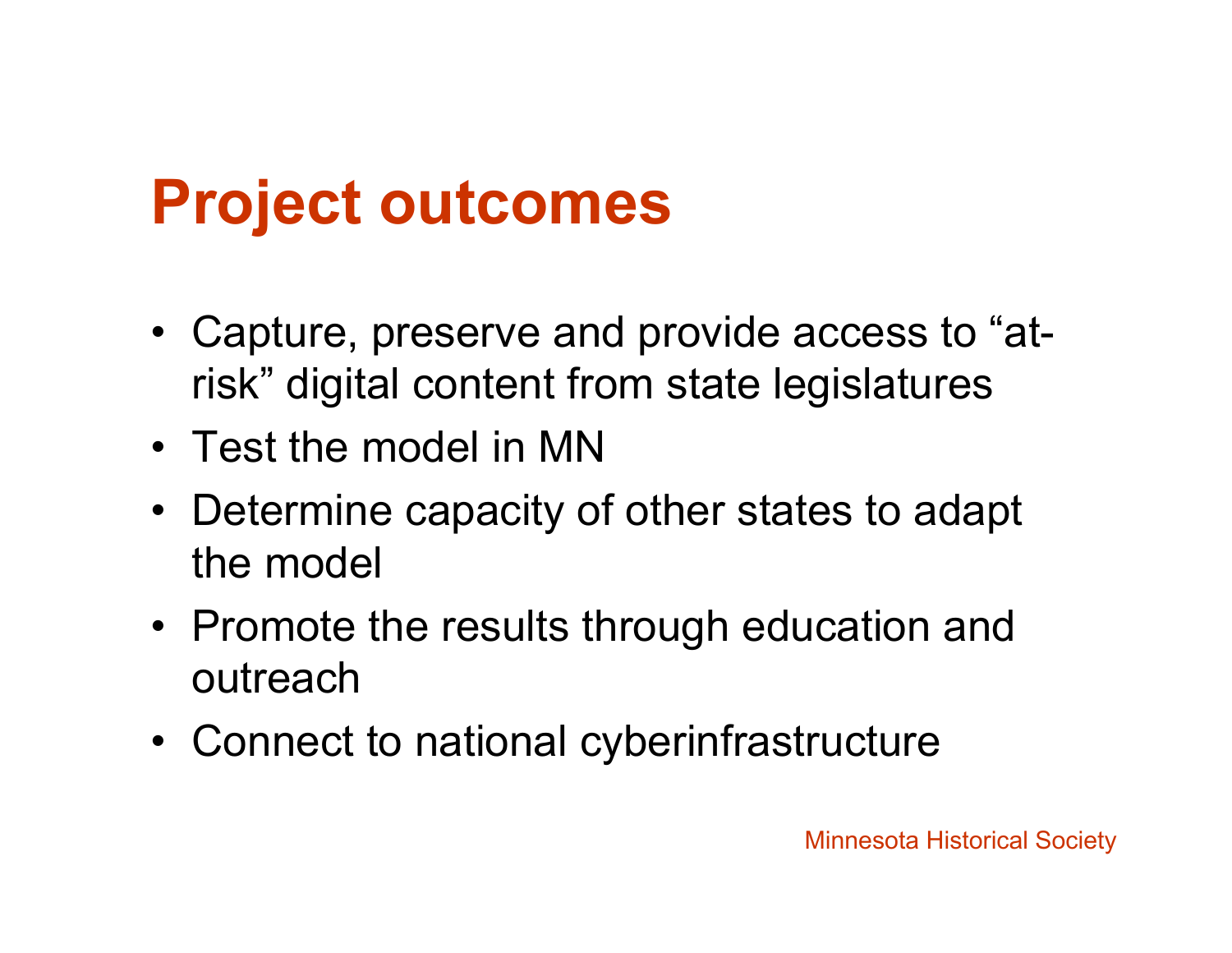# **Project partners**

- MN
- CA and KS
- CDL
- NCSL
- •AR, IL, MS, ND, NE, TN, VT
- ThomsonReuters, private sector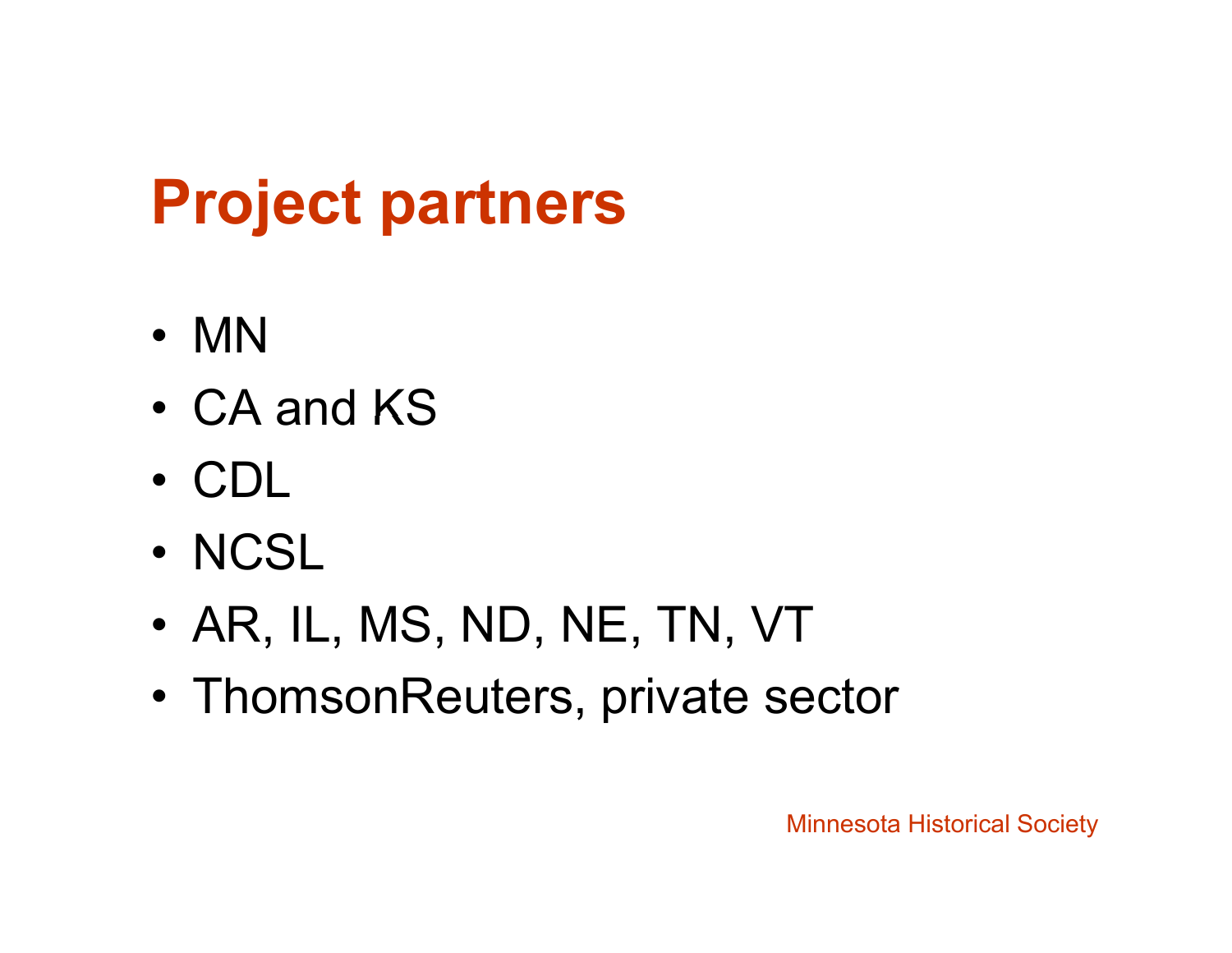# **Partners: unique and appropriate**

- Audiences
- Mission
- Priorities
- Initiatives
- •Capacity
- Resources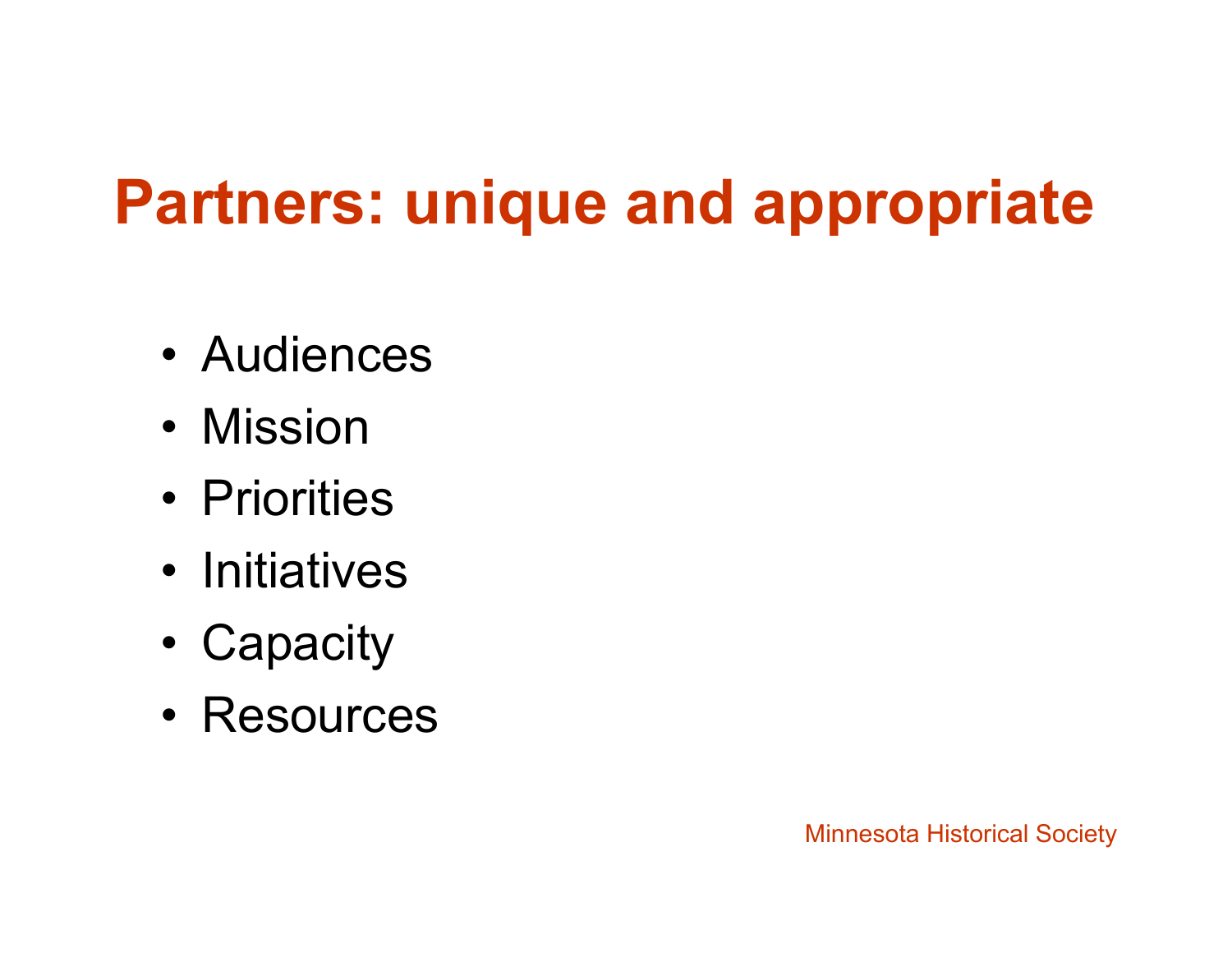## **Goals: California**

- Core schema
- Authentication (legal framework for preservation and access)
- Accessibility
- Access pilot
- Web harvesting (CDL project)
- Optimal conditions for preservation (content creation standards)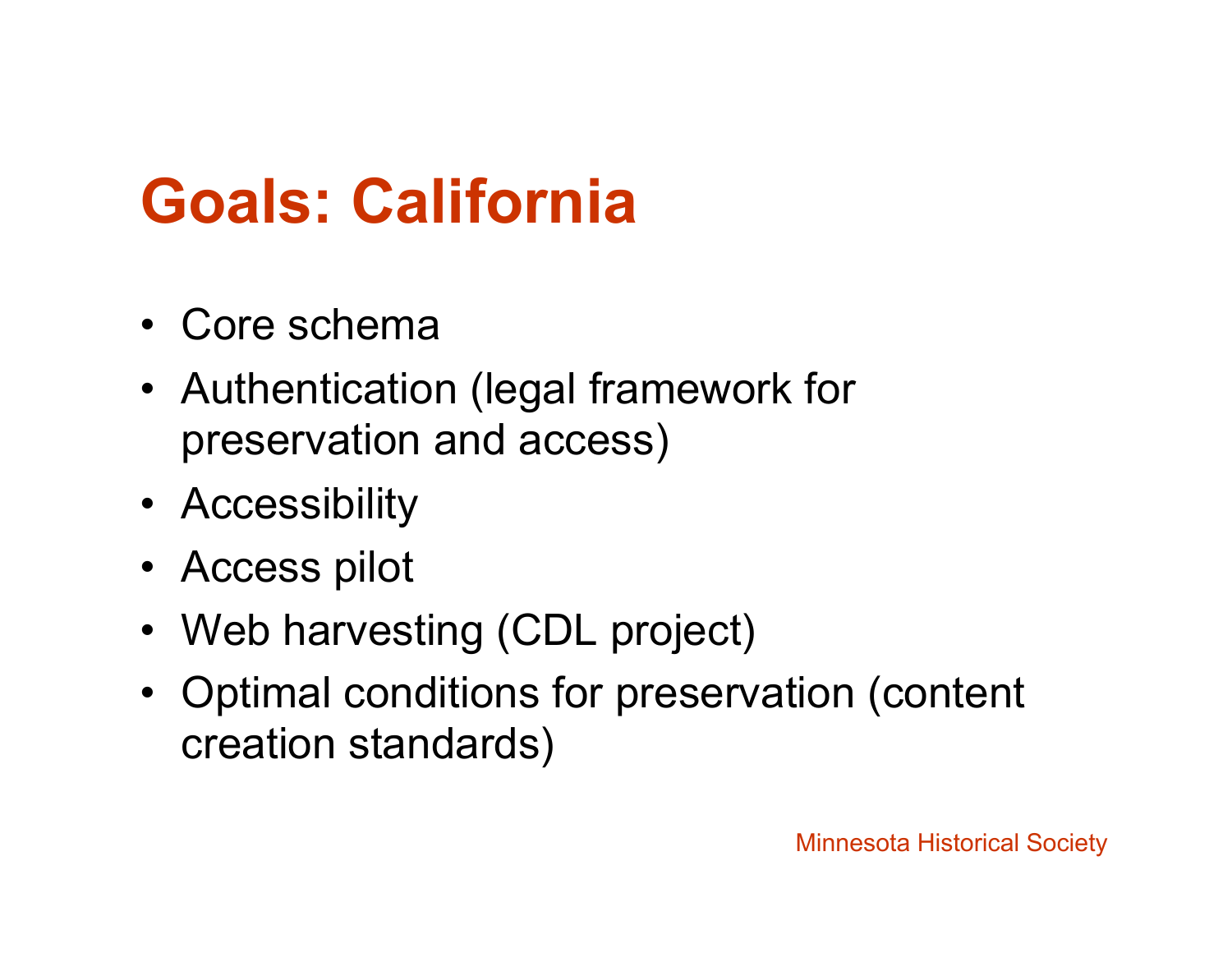#### **Goals: Kansas**

- •Core schema: sharing content
- E-democracy: and citizen engagement
- • Comprehensive hardware and software solution: collaborative and modular
- Policy issues
- Retrospective digitization: standards
- KEEP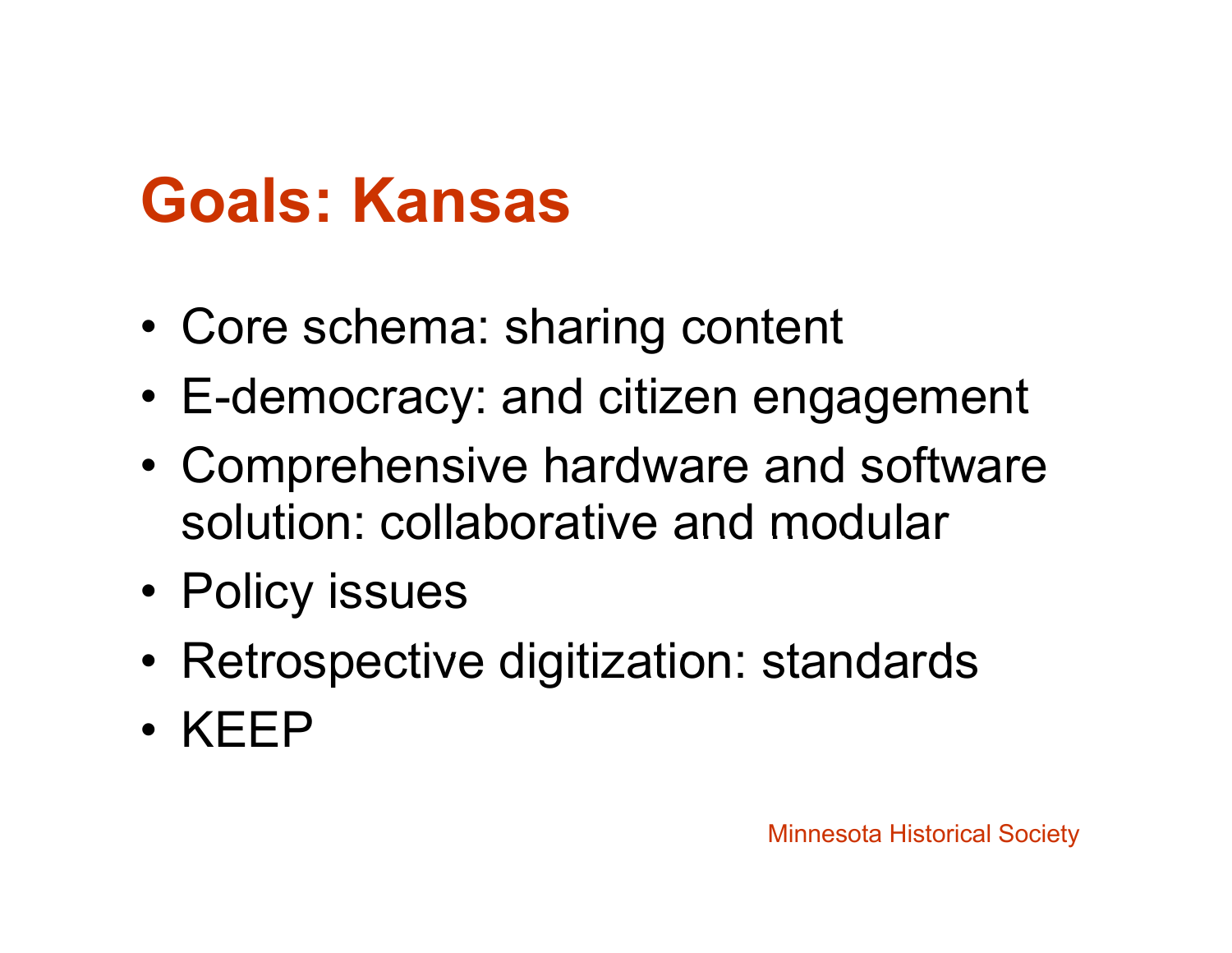## **Goals: Vermont**

- Core schema: recordkeeping metadata and XML
- Policy issues: authentication, accessibility
- •Retrospective digitization: standards
- Preservation vs. storage (disaster recovery,continuity of operations)
- Web harvesting